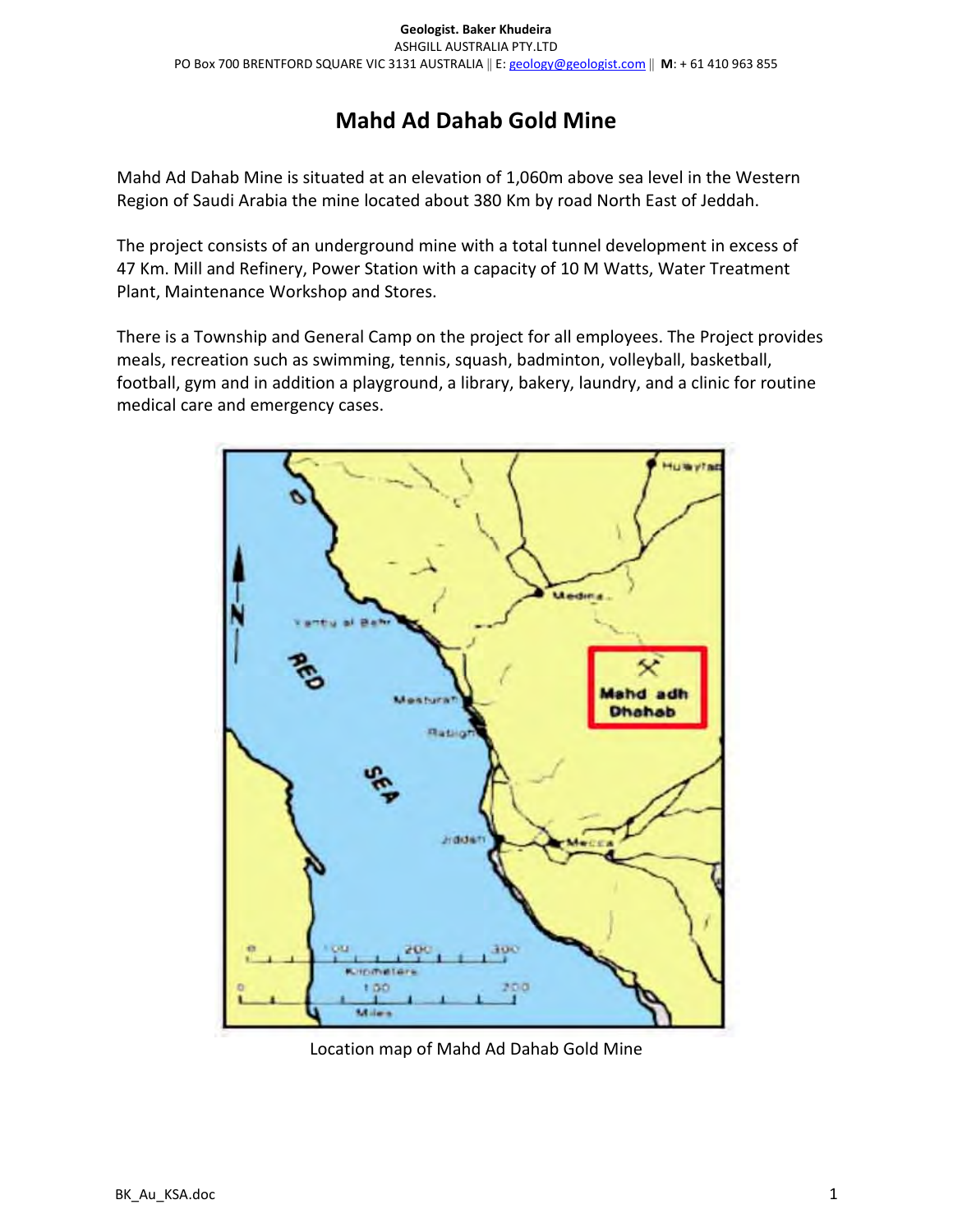## **HISTORY**

There is a long history of mining at the deposit, which can be divided into four main periods:

# 1). 961 - 922 BC

An extensive ancient mine was in operation, using probably tens of thousands of people in forced labor.

The site is reputed to be King Solomon's Mine, and certainly had the mineral wealth available to be one of the main, and possibly, the main producer during his reign.

# 2). 750 - 1250 AD

A second period of ancient mining took place during the Abbasid Caliphate. The ancients were able to extract the oxidized ore near surface, but had to stop at the base of the weathered zone.

They treated their ore by breaking, crushing and grinding on surface, using hammers first, and then heavy grinding wheels made from local basalt. Many fragments of these wheels are seen around the northern end of the mountain, and occasionally an intact one is found. After grinding, the ore would have been smelted in small hilltop furnaces.

From the volume of ancient workings, it is estimated that around 30 t of Au were produced.

# 3). 1939 - 1954

The deposit was rediscovered in 1932 by K.S. Twitchell.

The Saudi Arabian Mining Syndicate (SAMS) (a joint venture between the Government of Saudi Arabia and the American Smelting and Refining Company) started production in 1939, treating at first manly the ancient tailings.

SAMS produced 22 tons of Gold and 28 tons of Silver.

The workings are now flooded, but extensive exploration, drilling and development work is underway to access them from the present mine, as there are significant potential reserves.

# 4). THE PRESENT MINE

During the early 1970's a program of exploration identified a new ore body about 1/2 Km south of the old workings.

According to the feasibility study completed in 1983, the ore reserve of this new area, which is now the present workings, was estimated to be  $1,200,000$  tons grading 26.0 g/t Au.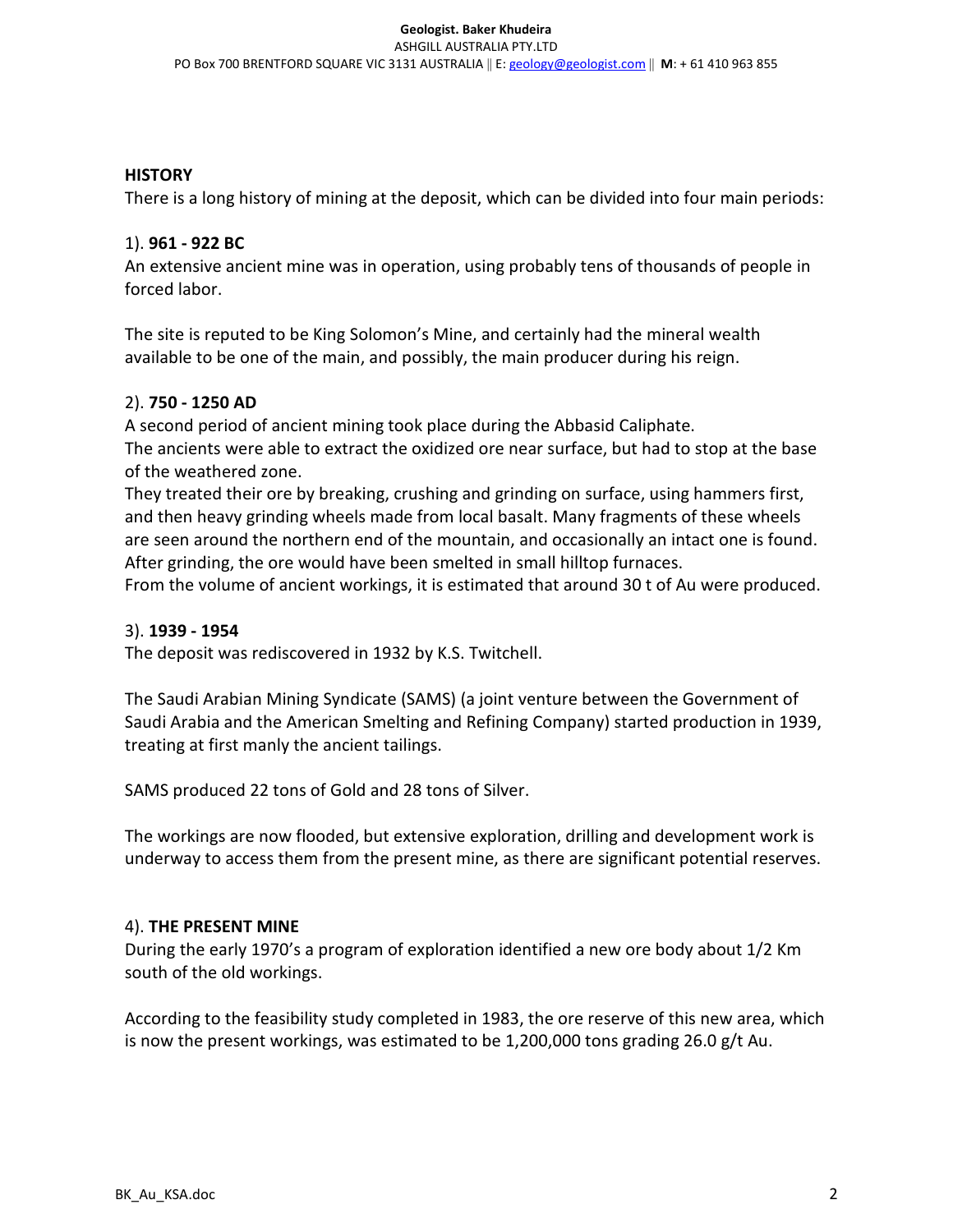# Geology

This is an Epithermal, Low Sulphidation, Adularia type, Polymetallic Deposit, the total production of which, including that by the Ancients, has been estimated at over 100 tons of Gold (Doebrich et al., 1999). The reserves before the last stage of exploitation were around 1.2 Mt at 24 g/t Au, 92 g/t Ag, 0.65% Cu and 3.11% Zn.

Systematic rock geochemistry over a 50 m x 50 m grid discovered new reserves (Roberts et al., 1978) in the meta-volcanic rocks hosting the old workings in rich Quartz Veins.

The Polymetallic mineralization of Chalcopyrite, Sphalerite, Galena, Gold and Silver tellurides, and rare electrum occurs in a dense vein network. The veins were filled in successive stages, are ribboned, and contain cockade breccias that cut felsic agglomerate and crystal tuffites. The mineralization is older than 709Ma, the age of the intersecting dikes (Huckerby et al., 1983).



Mahd Ad Dhahab Location – Arabian Shield

Zinc grades increase to the North and at depth. But Au grades decrease commensurately. In Nov 1999, the remaining 0.65 Mt were estimated to contain 12 g/t Au and 3.11% Zn. Four successive alteration stages are observed: early alteration with Quartz, Sericite, Pyrite, an intermediate stage with Chlorite, Sericite, Microcline, Sphalerite, Pyrite; the Gold bearing stage with Quartz, Chlorite, Sphalerite, Galena, Pyrite, Gold, Tellurides, and accessory Siderite-Calcite-Hematite and a final stage with Quartz, Calcite, and Barite. Minor (apparently) Gold indications are known from near Mahd adh Dhahab, as Lahuf.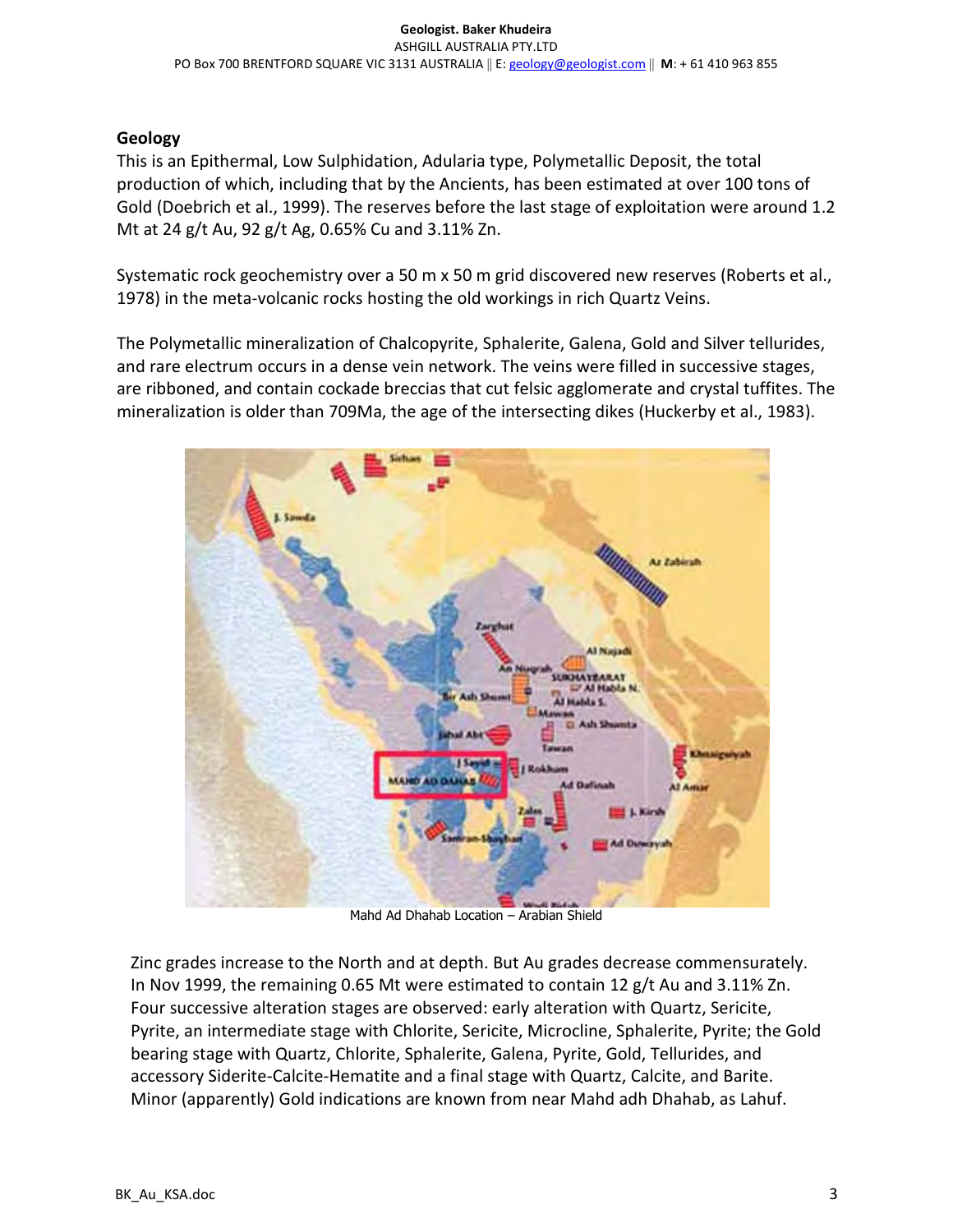## Commercial production commenced in mid 1988

Along with production activities at Mahd Ad Dahab Mine, management has also initiated an exploration program to search for new mineral deposits in the concession areas. Results to date have been extremely successful and have resulted in a doubling of the initial ore reserves thus prolonging the mine's life and resulting in a reduction of unit capital costs.

Over 47.5Km of tunneling have been mined and 2,731,000 tons of ore at an average grade of 21.89 g/t Gold have been extracted from underground since start up. Total waste rock mined to date is 946,444 tons. About 216.5 Km of exploration diamond drilling to prove more in-situ reserves has been completed.

## OPEN PIT

To encourage the Saudi private sector, the management awarded an open pit project to a Saudi private company under guidance from H.E. the Minister of Petroleum and Mineral Resources in 1992. This involved drilling, blasting and excavation of the ore from the pit. 158,000 tons of ore were extracted at a Gold grade of 50 g/t.

This high grade made Madh Ad Dahab open pit the richest mine (for its size) in the world (Gold quantity =  $8$  t and Silver =  $25$  t).



Adit at Mahd Ad Dhahab Mine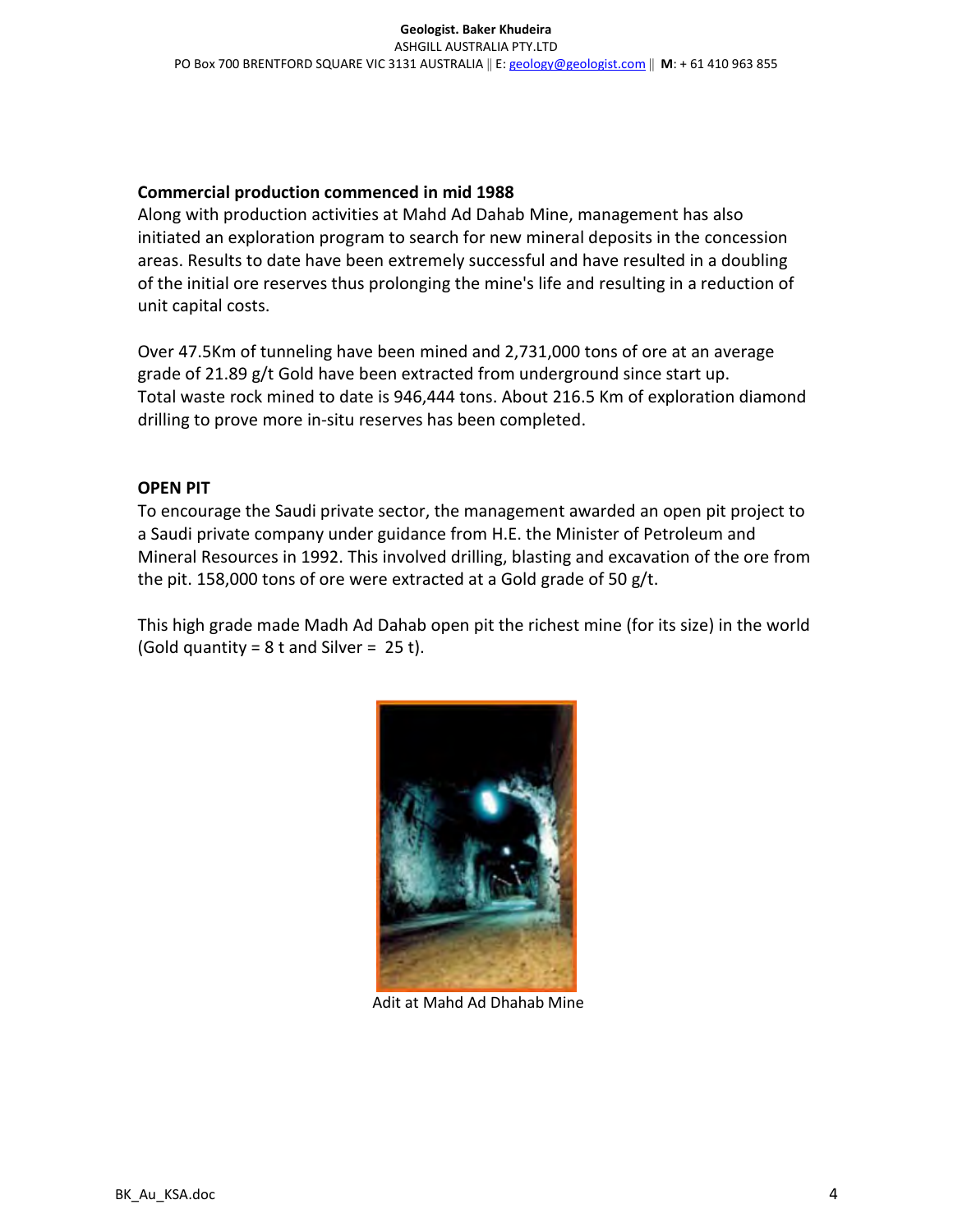#### MINING OPERATIONS

The Mine is accessed by a 1 in 9 decline to five main levels, the deepest being 190 meters below the general desert surface. A sixth main level is entered via a mountainside adit.

The Mine is trackless, the ore is loaded, hauled and dumped by the use of dieselpowered equipment.

Most development and stope drilling is by the use of rubber tired electro-hydraulic drills rigs. Rock is fractured by the use of modern explosives and detonators.

One of the most significant gold mines in the Kingdom is Mahd Ad Dhahab. Commercial production at this mine started in 1988.

Ma'aden holds the mining license for Mahd Ad-Dhahab.

According to Ma'aden, to date, over 47.5km of tunneling have been mined, and 2.7 million tons of ore been extracted from Mahd Ad-Dhahab at an average grade of 21.89 g/t Gold.

Two methods for the extraction of the ore are presently in use, Sub Level Open Stopping and Mechanized Cut and Fill:

a) Sub Level open stopping is used where veins are generally less than 2m wide. With this method small tunnels are driven along the vein between near vertical raises mined on dip.

The ore is drilled from each sub-level and blasted in vertical slices that fall to the bottom level where loading takes place.

b) Cut and Fill stopping is used in the wider Ore Bodies, which may be up to 30m wide. Horizontal slices of 2.5 - 3m thickness were mined.

Cut and Fill accounts for approximately 80 percent of underground production.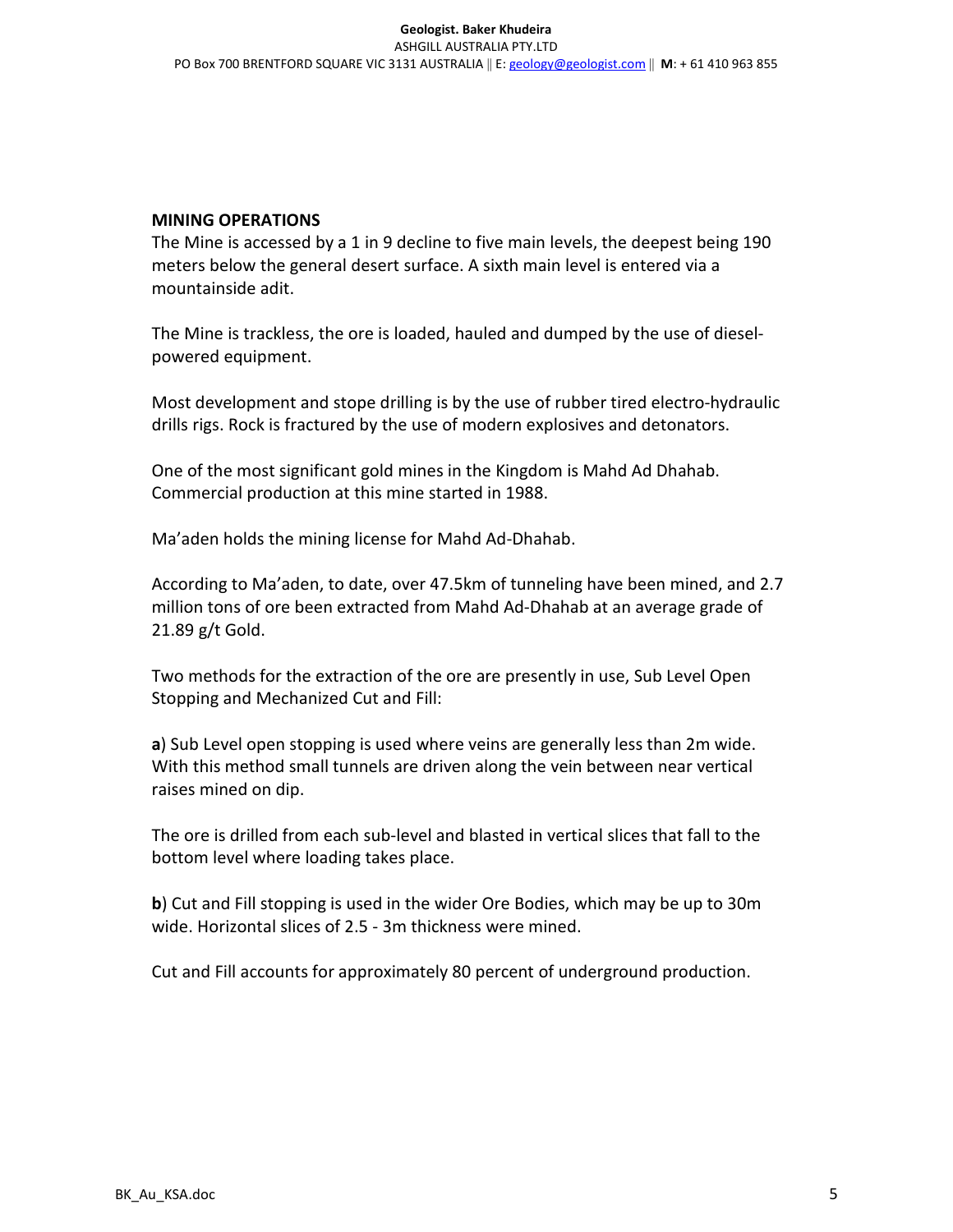#### ORE PROCESSING (PROCESS CYCLE)

Ore is loaded from underground direct to the crusher where it is crushed in three stages to 10 mm in size. The crushed ore is conveyed to a blending stockpile. The blended ore is reclaimed and ball milled at a rate of 24.5 wet t/h to 72% passing 75 micron size.

Chemicals are added to the ground slurry to condition it for the flotation stage.

The ore slurry is passed into flotation cells. The resultant froth (concentrate) formed in this process floats to the top of the cell.

The froth is removed and dried to form the saleable concentrate product. The concentrate grading approximately 150 g/t Gold, 1,500 g/t Silver, 19% Copper, 12% Zinc.

The slurry remaining after flotation (flotation tailings) passes to the leach section where cyanide is added to dissolve the remaining Gold and Silver. From there, the slurry is pumped to the carbon adsorption section where carbon granules are added and precious metals adsorbed from solution onto the granules. The carbon granules are separated from the slurry and given a hot caustic cyanide wash to remove the Gold and Silver back into solution. This solution is sent to the electrolytic section where, after passing an electric current through the solution, Silver and Gold are electro deposited on stainless steel sheets.

#### Exploration perspectives

This district has a high potential for various types of mineralization. Epithermal, volcanosedimentary, and porphyry occurrences merit a systematic geochemical coverage with the aim of finding other mineralized structures, in particular near interruptions in the volcanic activity.

The last are indicated by the presence of Breccia, Epiclastic Rock, and Black Shale. Other areas of potential interest are around Rhyolite Domes and sub-volcanic micro-granites.